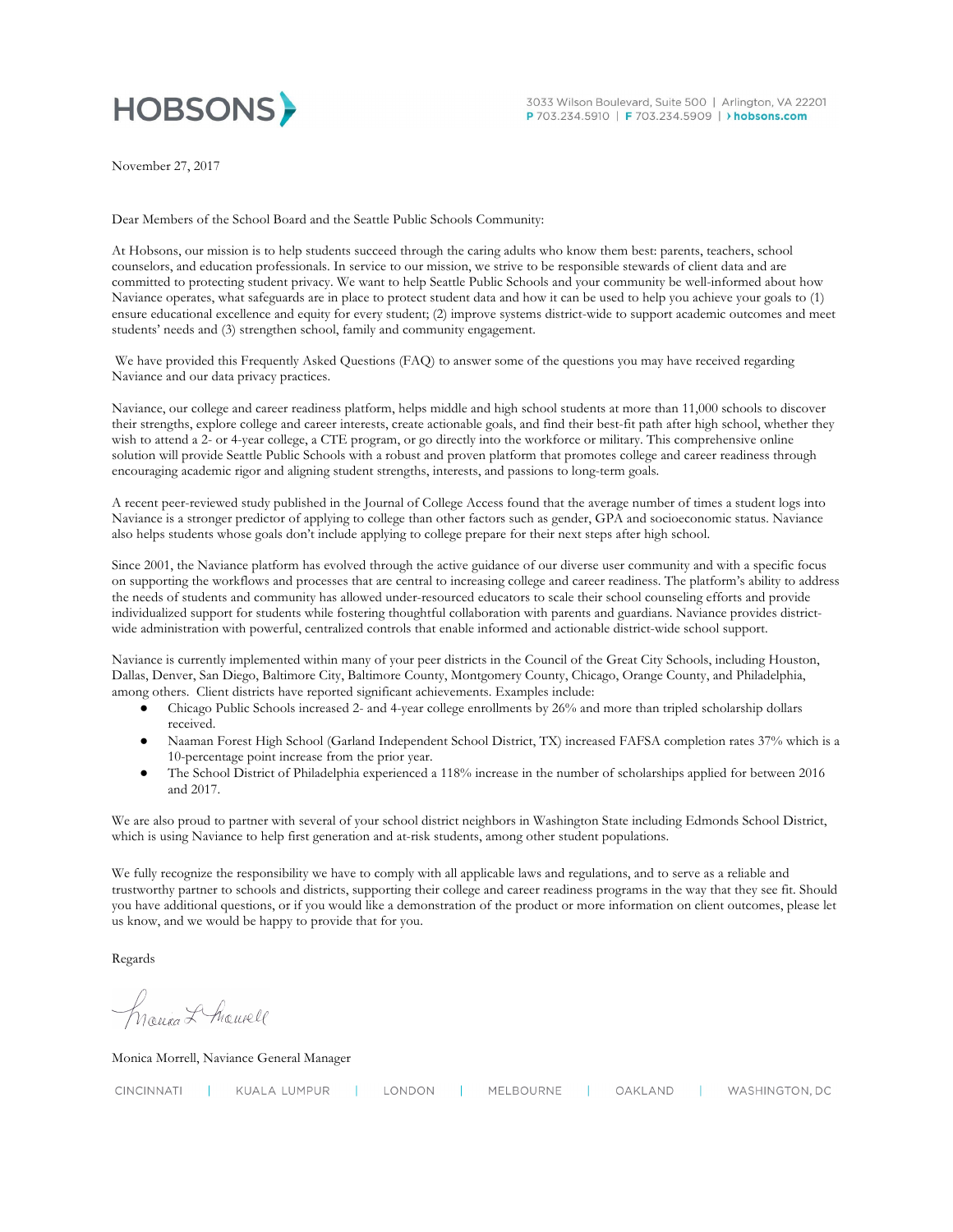### **Naviance FAQ**

### **What is Hobsons' commitment to privacy?**

 At Hobsons, we understand and take very seriously our obligations and responsibilities to act as good stewards of the student data that schools and districts entrust to us in order to provide them with tools to support their college and career readiness programs. As such, it is critical that we ensure the data remains private and under the control of the district in alignment with their contractual requirements. individual school or district at all times, and that the product is configured in the way that works best for each school or

### **What student information does Naviance collect?**

 Naviance receives only the student information that schools wish to house on the platform. To utilize Naviance at a school within Seattle Public Schools, we require only the following student information: unique ID number, class year, and district campus. The ID number may be an actual student ID or any unique, random number. All other information from or about students is provided at the sole discretion of each student, parent, school or district. Naviance does not allow for collection of any psychological or behavioral data about students.

#### **How does Naviance ensure that student data remains secure?**

 We are committed to protecting the security, integrity, and confidentiality of the data through the use of a variety of administrative, physical, and technical safeguards. We host student data in secure server and cloud-based environments that use a firewall and other industry-standard technology in an effort to prevent interference or access from outside intruders. We also require unique account identifiers, usernames, and passwords that must be entered each time schools, districts, students, or parents sign on to Naviance. For more information on our commitment to student privacy, please refer to the Naviance privacy policy posted here: https://succeed.naviance.com/auth/signin#/privacy.

#### **What does Naviance do with identifiable student information?**

 The purpose of collecting the required data elements noted above is to allow each school or district to view their students' activity within Naviance. For example, a school counselor may log into Naviance to review how a student has progressed in achieving a stated goal. Any other personally identifiable data that a school may upload onto the Naviance platform is also used solely for the internal school purpose, for each school's internal review, analysis, and reporting. We adhere to state and federal laws to make no other use of the personal information other than to serve the school or district purpose in compliance with regulation and the requirements of our contractual agreement.

 Personally identifiable student information is – at all times – under the direct control of the school or district. We do not ever sell or rent student information.

#### **Does Naviance ever ask a student to suspend or to waive their FERPA rights?**

 No. Naviance wholly respects and aligns with the requirements of FERPA, and does not ask students, parents, school employees, or any other individual to waive any of their privacy rights.

#### **Did Hobsons/Naviance sign the Student Data Privacy Pledge?**

Yes. We were proud to sign the Student Data Privacy Pledge, and have renewed our pledge annually since signing.

#### **How do schools manage their student information in Naviance?**

 Schools and districts always have the ability to directly manage their student information. We provide schools with a dashboard within Naviance that allows them to easily access, review, correct, delete, export, or amend their student data at any time.

#### **How can parents learn more about what their children are doing in Naviance?**

 Naviance is designed to facilitate parental involvement. Schools and districts may provide parents with access to create the work their child has completed in Naviance, see postsecondary institutions their child is interested in attending, track provide parents with information about how Naviance is used in their school setting, including information about the specific Naviance features the school or district makes available to the students. For more information, please see the response below regarding third parties and personally identifiable information. their own account through the "Family Connection" portal of Naviance. Accessing this portal allows parents to review their child's progress towards completing applications, and see where they may need help. Schools and districts can also

### **How can Naviance help support under-served student populations?**

 Naviance provides students with information that they can choose to explore to help them understand their strengths, plan a course of study, and make informed decisions about their life after high school. They can view interviews conducted by high school students of thousands of working professionals from diverse backgrounds to help every student define their own quest to answer the complex questions, "what should I do with my life?" It enables students to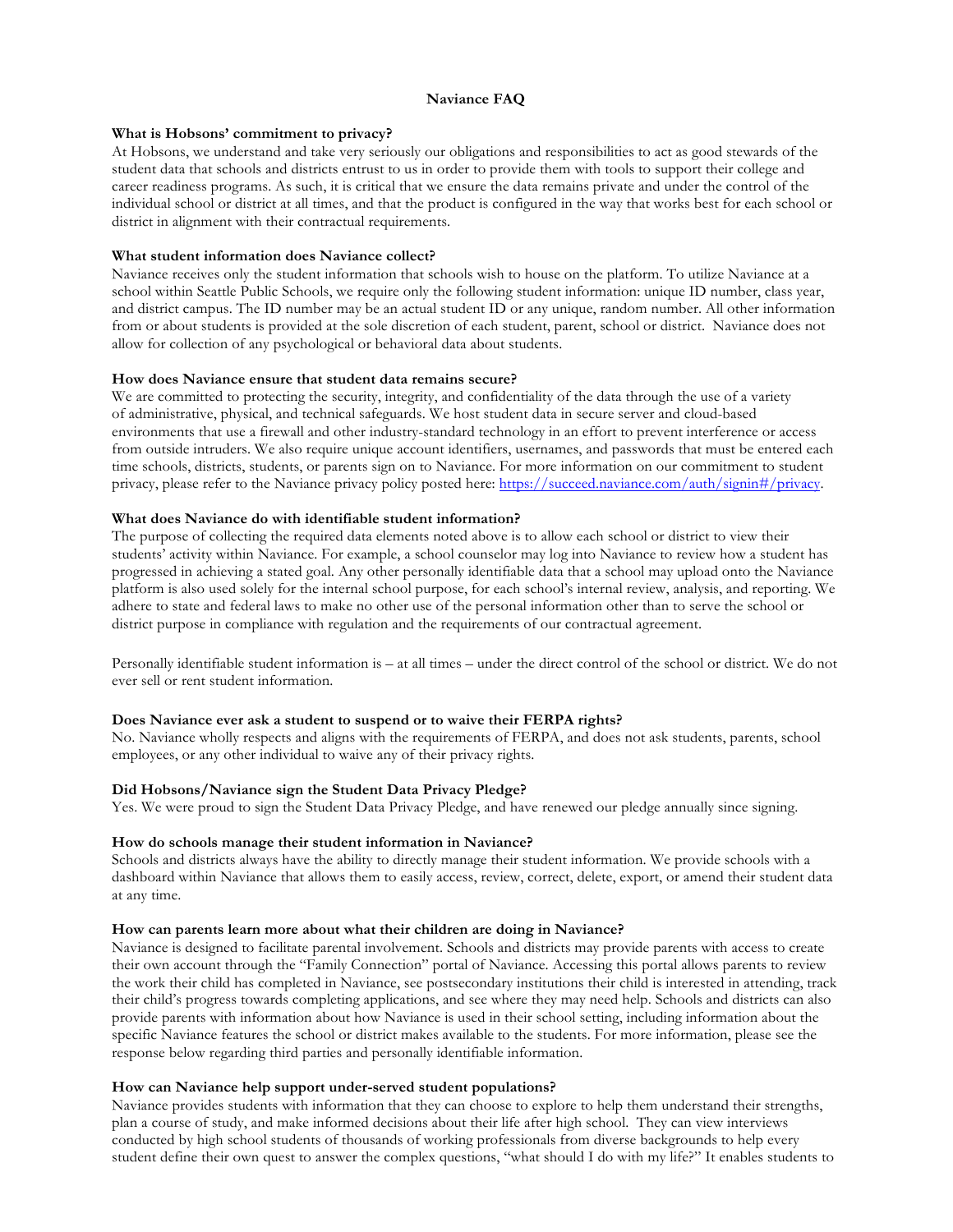evaluate future education plans based on a wide range of factors, to assess the likelihood of being admitted to their preferred schools, to learn how much their education will cost and explore scholarship opportunities, and to identify "best fit" institutions where they will thrive and succeed. With the support of a school counselor and **with full visibility and input from parents**, Naviance may also be used to help develop an individualized learning plan that will help students achieve their goals.

 Within Naviance, students may learn about different careers and explore information on higher education institutions and certificate programs, including specifics on academic programs, campus life, costs, and scholarships. They also can use Naviance to organize information for their postsecondary applications. **If parents give permission,** students may allow nonprofit colleges and universities to share information with those students who meet certain criteria (such as a certain GPA or home state), and students can decide whether to connect with these institutions to learn more about them or to RSVP to attend campus tours or similar events.

# **What is the difference between using Naviance eDocs for college applications versus the free Coalition App?**

 The Coalition App allows students to submit college applications for free to 113 member universities. Naviance offers students much more than just the ability to apply to 113 institutions as outlined above. Naviance eDocs, a component of Naviance, allows high school counselors, registrars, and teachers to securely send student application forms, recommendations, transcripts, and school profiles electronically to thousands of participating colleges and universities. Naviance eDocs supports electronic document transfer for all 113 of these Coalition member universities, 755 Common App member universities, plus the 2,538 universities that receive submissions through Parchment.

# **What is the relationship between Naviance and the College Board?**

Naviance is not connected to, and does not share information with, the College Board.

 **How has Naviance demonstrated that it can support Seattle Public Schools' goals of (1) ensuring educational excellence and equity for every student; (2) improving systems district-wide to support academic outcomes and meet students' needs and (3) strengthening school, family and community engagement.** 

 School districts across the United States utilize Naviance to achieve their district goals. Here are just a few examples of outcomes

- **•** To improve *college enrollment and completion:* A recent peer-reviewed study from the University of Arkansas and the Denton Independent School District (TX) found that using Naviance was a strong predictor of success for students interested in pursuing a college degree. Specifically, the study found: the average number of times a student logs into Naviance is a stronger predictor of applying to college than a student's socioeconomic status or other factors such as gender and GPA.
- **To increase college** *application* **rate:** Boothbay Region High School (ME) has 40% of students qualify for free or reduced lunch. Prior to implementing Naviance, they have had 52% college application rate. Through the use of Naviance, including college search, college application tools, and scholarship search and application, they saw an increase to 94% of seniors applying to college, an 80% increase in their first year of using the solution.
- **To increase** *high school graduation rate* **for Native American students:** Flagstaff High School (AZ) student body consists of 50% minority students. Using Naviance, Flagstaff improved its college and career readiness culture and improved graduation rates among the Native American student population by 17%.
- **To help families** *secure financial assistance for college***:** For some students and their families, financial concerns are a barrier to pursuing higher education. At Naaman Forest High School, part of Garland School District (TX), where 51% of students qualified for free or reduced-price lunch and therefore might qualify for financial assistance for college, only 27% were completing the FAFSA to seek federal student financial aid. After implementing Naviance in the 2016-17 school year, Naaman Forest increased its FAFSA completion rate to 37%, up 10 percentage points**,** and the senior class received more than \$250,000 in Pell Grants to help students pay for college.
- ● **To** *improve equity of access***:** Chicago Public Schools embraced Naviance to expand the reach of its career and academic counseling across every school in the district. With Naviance, the district increased 2- and 4-year college enrollment by 26% and more than tripled scholarship dollars received. Each school is now on an even playing field with respect to college and career readiness. Without increasing counselor caseloads, students are provided with access to the same career inventories, education planning tools, and individualized programs, regardless of which school they attend, and administrators are able to provide tailored interventions to students, ensuring that they are creating a personalized, post-high school plan, and are succeeding.
- ● **To** *increase parent engagement and level the playing field for all students***:** Implementing Naviance helped Stamford Public Schools (CT) to improve parent engagement in the post-high school planning process, tripling PTA meeting attendance by offering Naviance scholarship search tools. "It's about equity, accessibility, and